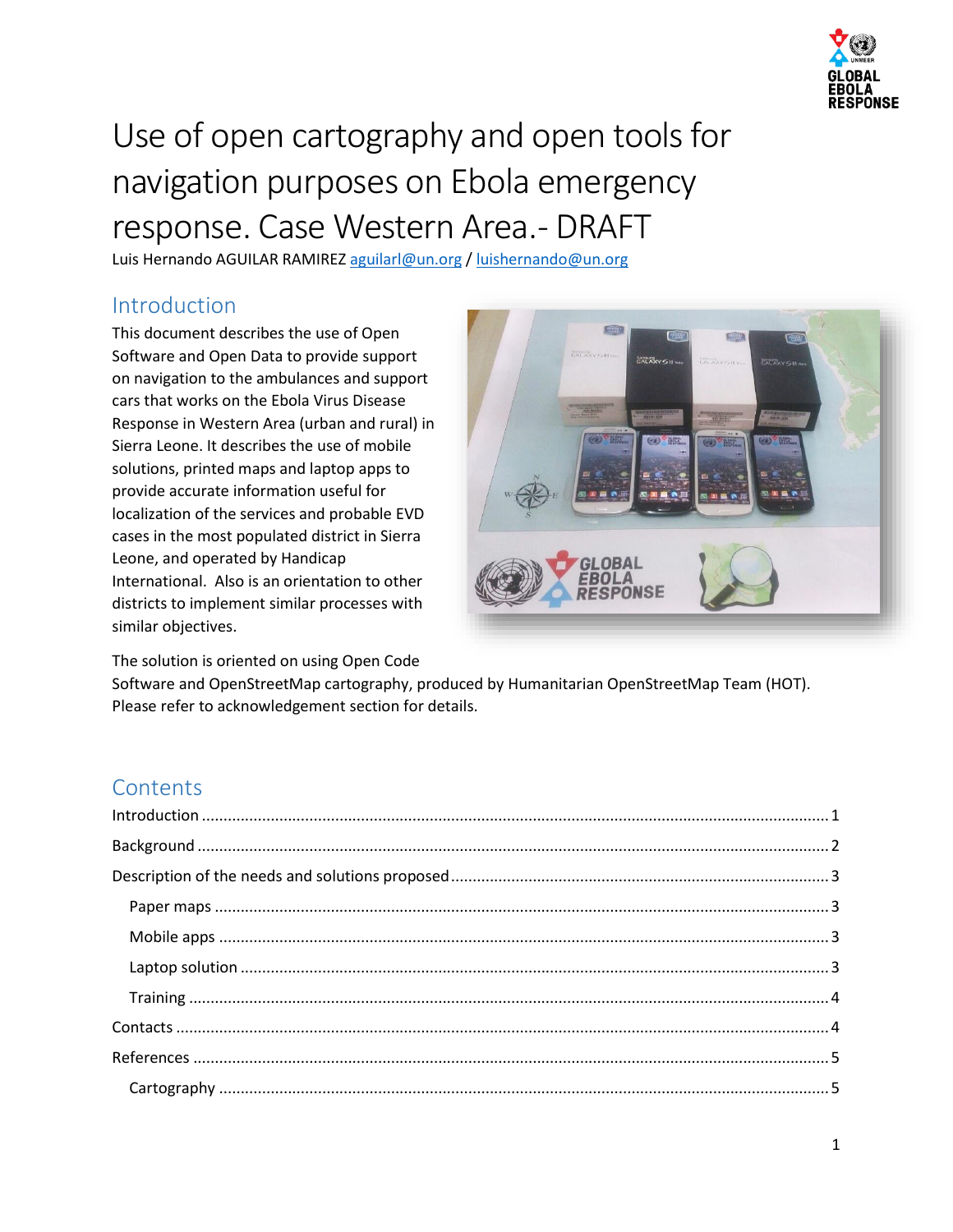

| Training plan: Use of Smartphones and Open Cartography for finding places in Western Area 8 |
|---------------------------------------------------------------------------------------------|
|                                                                                             |
|                                                                                             |

## <span id="page-1-0"></span>Background

The Ebola Virus Disease EVD Outbreak in West Africa has been by far the biggest challenge to health systems in the affected countries, and the International Community expressed the commitment. The National governments, the international community, volunteers and local communities are working together to stop the outbreak and build local capacity, looking forward to a sustainable and resilient zero new EVD cases. The work is based on four pillars: case management, surveillance and contact tracing, social mobilization and safe and dignified burials.

Sierra Leonean government have the National Ebola Response Centre NERC as the coordination institution for EVD response, and works in coordination with the District Ebola Response Centers DERCs with the support of UNMEER and several other counterparts.

Western area district is divided in Rural and Urban. A huge mechanism for appropriate transportation of probable EVD persons is established, and includes strict protocols on using Personal Protective Equipment PPE, and decontamination of the ambulances, and other support vehicles. To have a better recognition of the field and streets is an added value to the operators of the transportation. For Western Area Handicap International is in charge of the administration of that process.

HOT is a network of volunteers who works in the Digital Humanitarian Network framework to provide open and shareable cartography of areas affected by natural disasters or armed violence, starting in 2010 in Haiti earthquake and in several emergencies after that including EVD outbreak. Now a highly compressive cartography is available for the most of the affected areas. Also there exists tools to use that

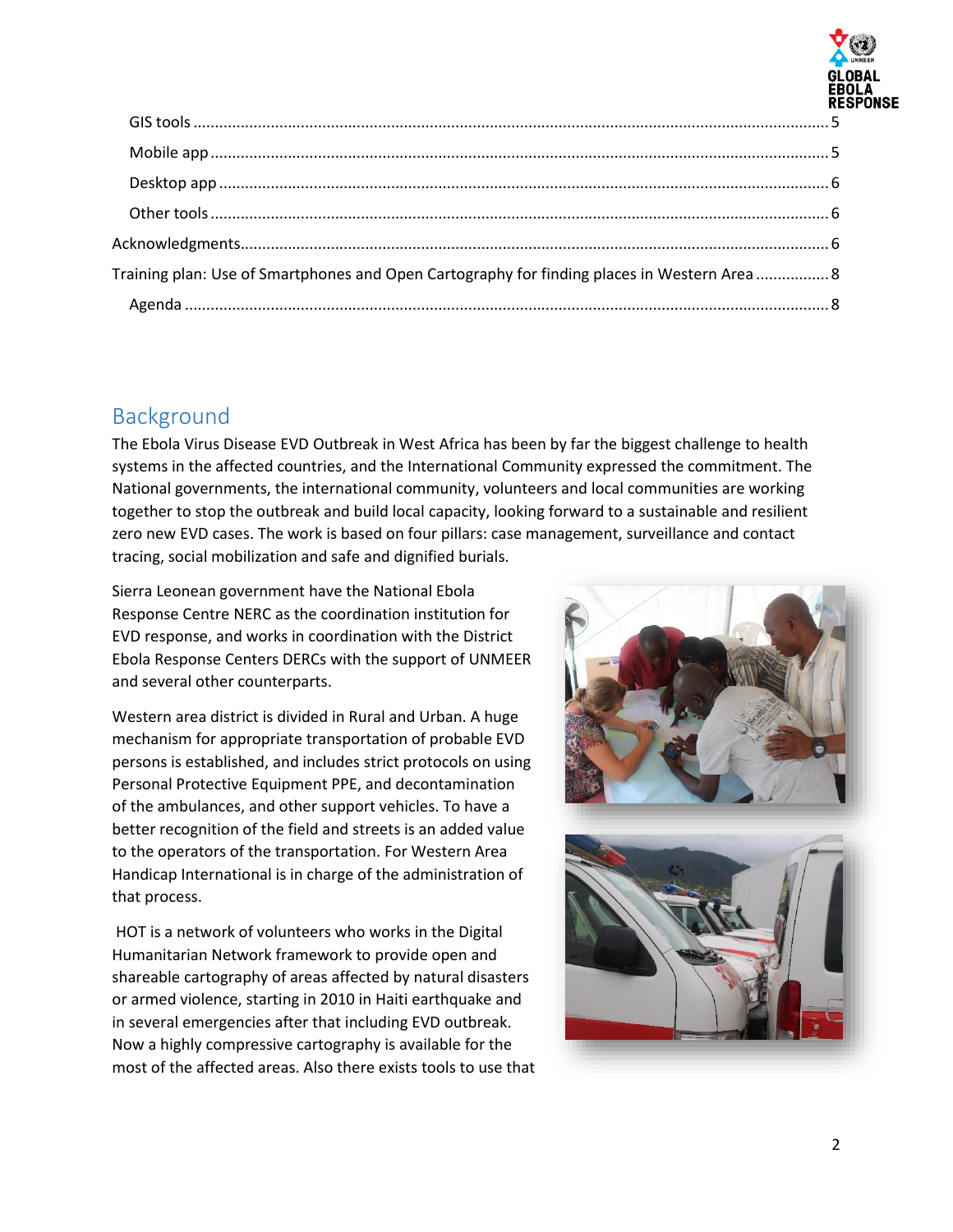

cartography in several devises including mobile phones, with navigation purposes.

Also is important to mention that the operations center have limited access to internet, so the establishment of an offline solution is desirable.

## <span id="page-2-0"></span>Description of the needs and solutions proposed

After some meetings between the operators, UNMEER and NERC Information Management Unit, this strategy is proposed to be implemented.

#### <span id="page-2-1"></span>Paper maps

Is important to have printed maps with different zoom levels for operational purposes. UNMEER/NERC IMU produced and print maps in A0 format using the OSM base data of the Western Area. The scale used is 1:9500 and 1:10.00. The printed maps where given to the operators and are available to download in Humanitarian Response. The maps were produced using ArcGIS and Quantum GIS.



#### <span id="page-2-2"></span>Mobile apps

As is mentioned, an offline solution is desirable. After checking the options UNMEER/NERC IM team selected OSMAND as the navigation tool that uses OSM cartography and allows to find locations and navigate. OSMAND have a free version that is compatible with the information needs of this exercise.

UNMEER/NERC setup and provide Smartphones donated by the private sector, using OSMAND and with the OSM cartography ready to be used.

#### Smartphone devices

UNMEER provided Smartphones Samsung SIII received as donation from the private sector.

#### <span id="page-2-3"></span>Laptop solution

The ambulance dispatcher have laptops with limited access to internet, but also After some consultations with the OSM/HOT team members, the tool "Atlas" provided by Talent S.A. was selected as the Laptop offline option. Atlas is a Java map and navigation application using offline vector maps that uses GraphHopper for offline navigation purposes.

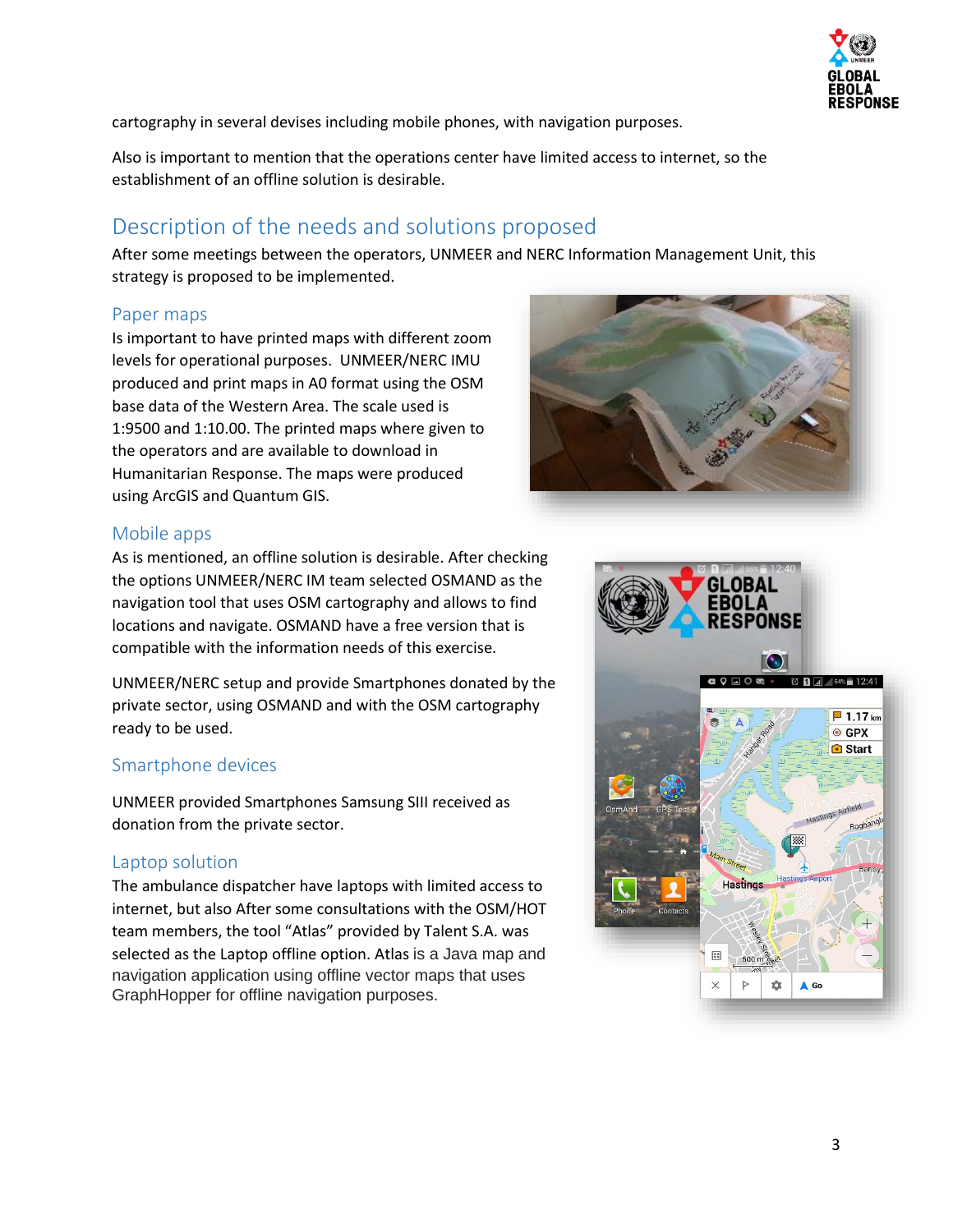

### <span id="page-3-0"></span>**Training**

UNMEER/ NERC IM team is providing training on using the tools and devices. Also this document is shared and published for future references. Plese see the training plan attached to this document.



## <span id="page-3-1"></span>**Contacts**

- UNMEER/NERC
	- o Focal Point: Luis Hernando Aguilar, Information Management Officer UNMEER [aguilarl@un.org](mailto:aguilarl@un.org) / [luishernando@gmail.com](mailto:luishernando@gmail.com)
	- o Yewondwossen ASSEFA, Head of UNMEER IM[U assefay@un.org](mailto:assefay@un.org)
	- o Noah SEMPIIRA, Information Management Officer UNMEER [sempiira@un.org](mailto:sempiira@un.org)
	- o Stephen SESAY, Geographic Information Management Officer UNMEER NERC [stevesesay.ss@gmail.com](mailto:stevesesay.ss@gmail.com)
	- o Christian Lara, Coordination Officer Situation Room UNMEER/NERC [larac@un.org](mailto:larac@un.org)
- Handicap International
	- o Claire FABING, Ambulances Fleet Project Manager Freetown Handicap International Sierra Leone Tel: +232 (0)77 812 450 [pmfleet@handicap-international-mr.org](mailto:pmfleet@handicap-international-mr.org)
- Humanitarian OpenStreetMap team
	- o Pierre BÉLAND [pierzenh@yahoo.fr](mailto:pierzenh@yahoo.fr)
	- o Andrew BUCK [andrew.r.buck@gmail.com](mailto:andrew.r.buck@gmail.com)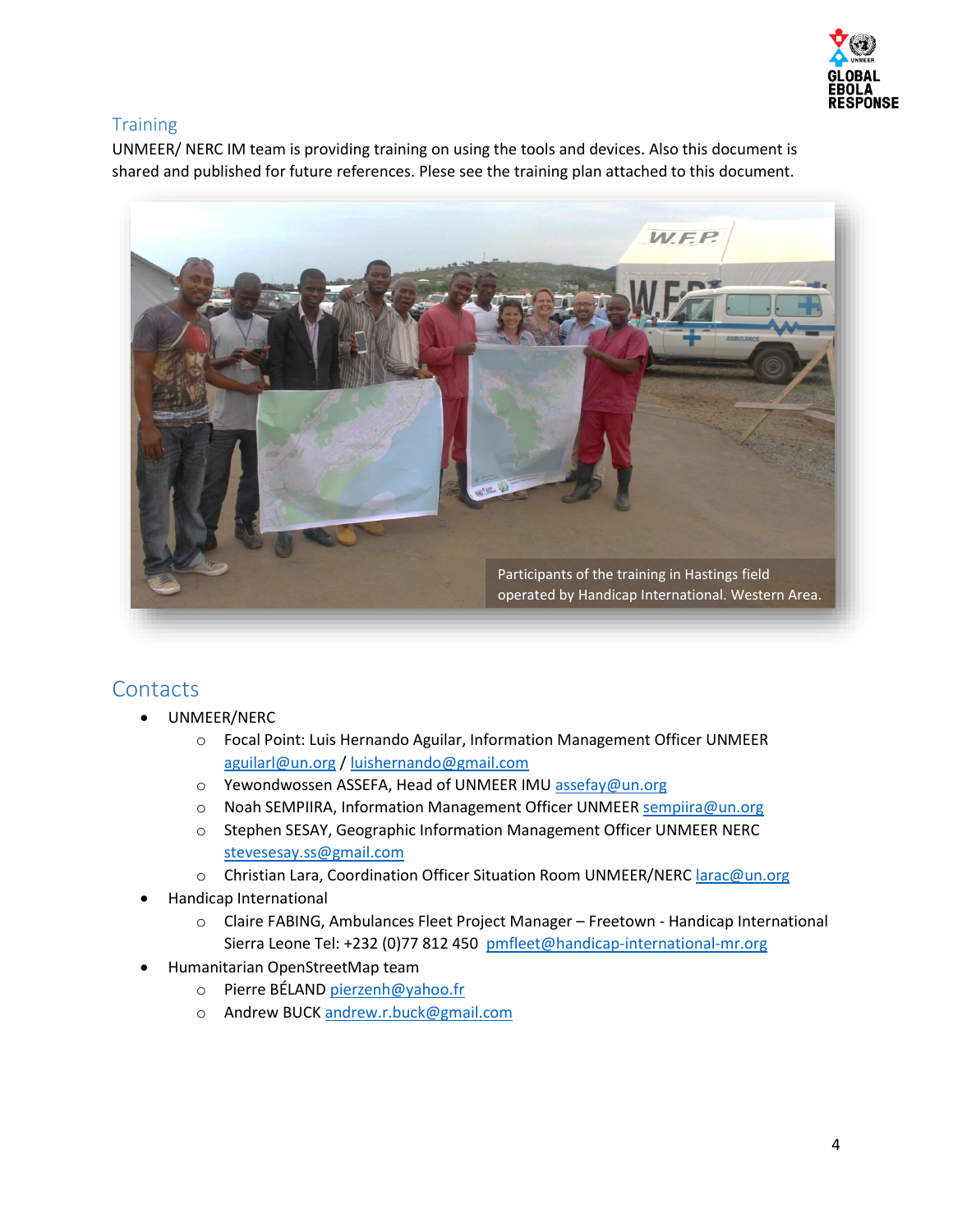

## <span id="page-4-0"></span>References

This is the list of resources used in this implementation. User manuals and guidelines are available in each webpage

## <span id="page-4-1"></span>**Cartography**

As mentioned UNMEER/NERC IM used OpenStreetMap data, produced by HOT.

- About OpenStreetMa[p http://www.openstreetmap.org/about](http://www.openstreetmap.org/about)
- About HOT<http://hotosm.org/about>
- About Digital Humanitarian Network<http://digitalhumanitarians.com/about>

## <span id="page-4-2"></span>GIS tools

ArcGIS and Quantum GIS were used. Quantum GIS is an Open source tool and ArcGIS is privative and requires the payment of license.

- About Quantum GIS <http://www.qgis.org/en/site/about/index.html>
- About ArcGIS <https://www.arcgis.com/features/> ArcGIS is produced by ESRI who have the "ESRI Disaster Response Program" and is also member of DHN <http://digitalhumanitarians.com/content/esri-disaster-response-program>

## <span id="page-4-3"></span>Mobile app

- About OSMAND [http://osmand.net/,](http://osmand.net/) and the tool is available in the next app stores:
	- o Google Play
		- OSM Free version[: https://play.google.com/store/apps/details?id=net.osmand](https://play.google.com/store/apps/details?id=net.osmand)
		- OSM Plus:<https://play.google.com/store/apps/details?id=net.osmand.plus>
			- When installed please download the Sierra Leone Map
				- o Tap in the square with 4 small squares at the bottom left
				- o Tap in the cogwheel at top right
				- o Tap on "Manage Map files"
				- o The message "This free OSMAND version is limited to 10 downloads… available 10 files to download" -> tap in "OK"
				- o Tap in "All Downloads"
				- o In "type to filter" write "Sierra" (the system will filter the list and will show "Sierra Leone"
				- o Check the box near "Sierra Leone"
				- o Tap in the bar "DOWNLOAD (2)(8 FILES LEFT)
				- o Wait for the files to download. The first time the app will download also the world view.

.

- o Amazon Apps
	- [http://www.amazon.com/gp/product/B00D0SEGMC/ref=mas\\_pm\\_OsmAnd-](http://www.amazon.com/gp/product/B00D0SEGMC/ref=mas_pm_OsmAnd-Maps-Navigation)[Maps-Navigation](http://www.amazon.com/gp/product/B00D0SEGMC/ref=mas_pm_OsmAnd-Maps-Navigation)
- o Itunes
	- <https://itunes.apple.com/us/app/id934850257>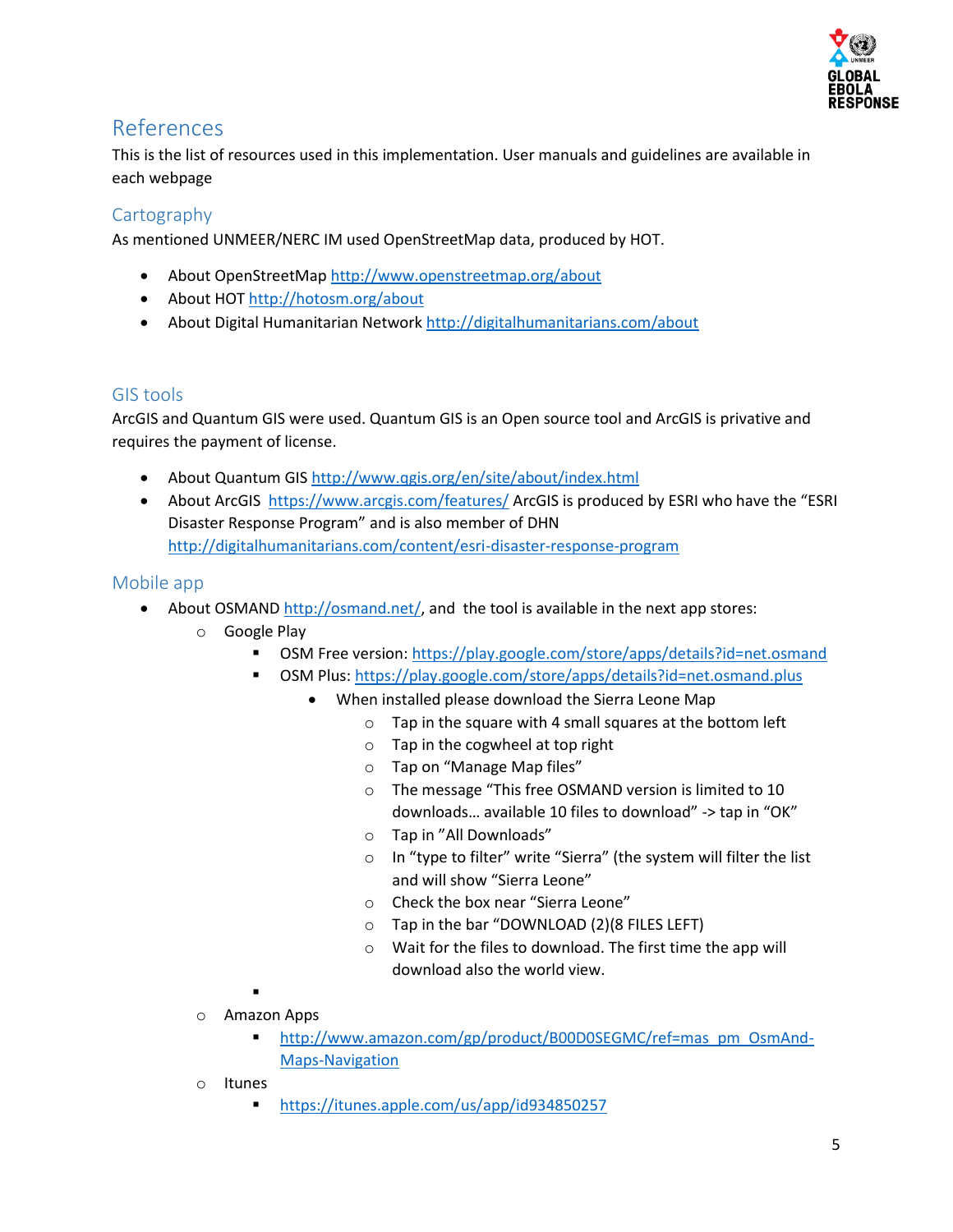

- $\circ$  The files can be downloaded using the App, but also can be copied in the Android folder */storage/extSdCard/Android/data/net.osmand/files/osmand*
- o the files extension is .obf
- The app MyAppSharer is also being used for the setup of the devises. This app helps to share the installers between Android devices. Using this app is not necessary to use internet for the customization.
	- o Google Play <https://play.google.com/store/apps/details?id=com.yschi.MyAppSharer&hl=en>

#### <span id="page-5-0"></span>Desktop app

- About Atlas http://wiki.openstreetmap.org/wiki/Atlas (navigation application)
	- o Downloadable from<http://www.talent.gr/public/atlas/>
	- o Produced b[y http://www.talent.gr/](http://www.talent.gr/)
- Files:
	- o The compatible files are available in the MapForge project <http://download.mapsforge.org/> and the version used was download from [http://ftp](http://ftp-stud.hs-esslingen.de/pub/Mirrors/download.mapsforge.org/maps/)[stud.hs-esslingen.de/pub/Mirrors/download.mapsforge.org/maps/](http://ftp-stud.hs-esslingen.de/pub/Mirrors/download.mapsforge.org/maps/)
- The system requires Java for operation

## <span id="page-5-1"></span>Other tools

Those are other tools evaluated in this process

- <http://www.androidmaps.co.uk/>
- <http://download.geofabrik.de/>
- <https://github.com/mapsforge/mapsforge>
- <http://vatavian.github.io/vataviamap/>
- <http://www.turboirc.com/tgps/>
- <https://code.google.com/p/gpsvp/downloads/list>
- <https://github.com/mapsforge/mapsforge/blob/master/docs/Getting-Started-Map-Writer.md>
- [https://play.google.com/store/apps/details?id=com.mapswithme.maps.pro&referrer=utm\\_sour](https://play.google.com/store/apps/details?id=com.mapswithme.maps.pro&referrer=utm_source%3D0-2065864_1) [ce%3D0-2065864\\_1](https://play.google.com/store/apps/details?id=com.mapswithme.maps.pro&referrer=utm_source%3D0-2065864_1)
- $\bullet$

## <span id="page-5-2"></span>Acknowledgments

United Nations Mission for Ebola Emergency Response express gratitude with the volunteers and counterparts that makes this possible. Special gratitude with the members of OSM Project Pierre BÉLAND and Andrew BUCK, coordinators of the OpenStreetMap Response to the Ebola Outbreak; and Jean-Guilhem CAILTON, Blake GIRARDOT, Mikel MARON, Robert COLOMBO, Marco Antonio FRIAS, Leonardo GUTIERREZ, Freddy RIVERA, and all the volunteers and counterparts involved in the process. More information about the OSM activities in EVD Response available in [http://wiki.openstreetmap.org/wiki/2014\\_West\\_Africa\\_Ebola\\_Response](http://wiki.openstreetmap.org/wiki/2014_West_Africa_Ebola_Response)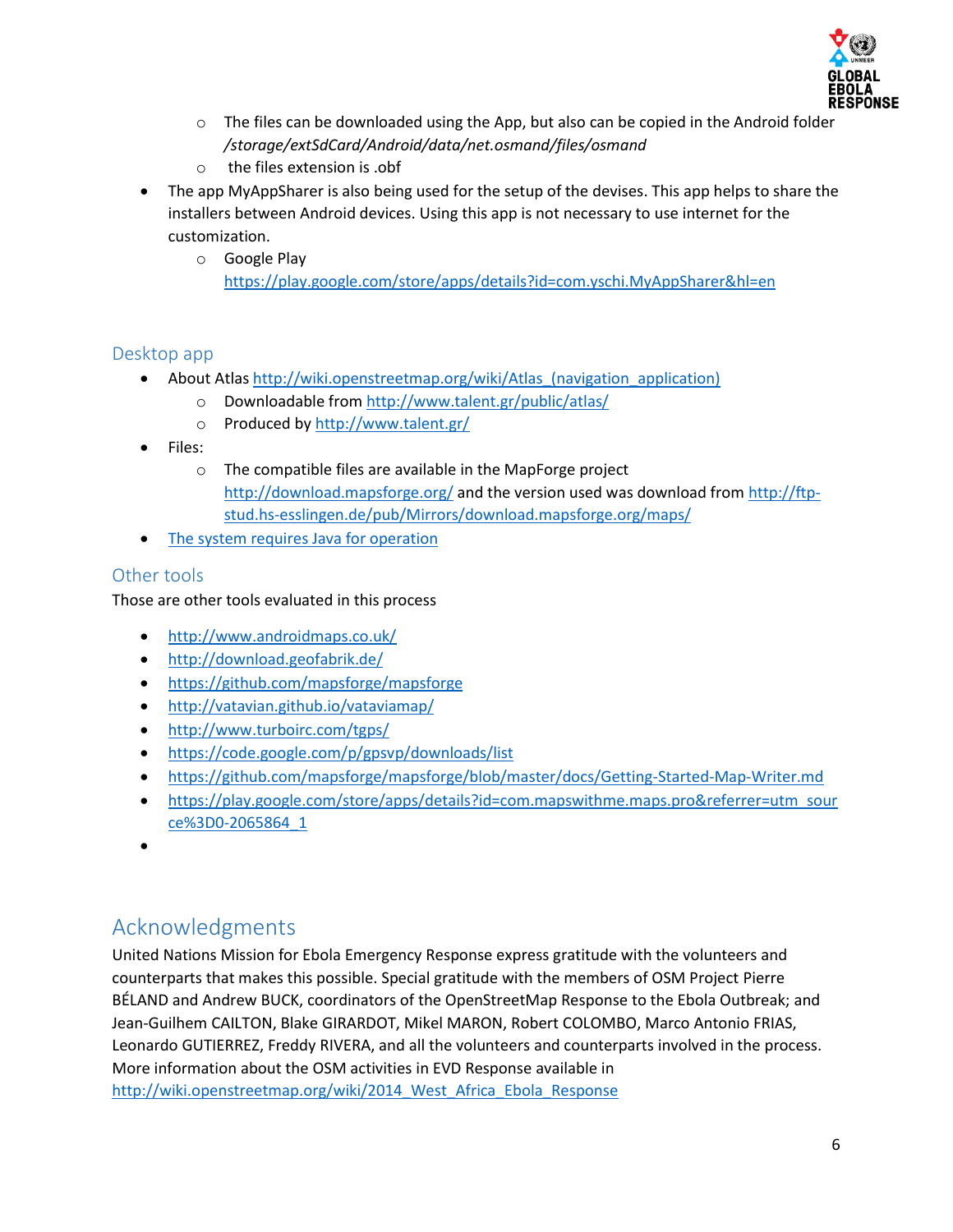

Comments or questions please address to the focal point for this exercise: Luis Hernando AGUILAR RAMIREZ, IMO at [aguilarl@un.org](mailto:aguilarl@un.org) [/ luishernando@gmail.com](mailto:luishernando@gmail.com)

For coordination with National Ebola Response Centre please contact to Christian Lara, Coordination Officer [larac@un.org](mailto:larac@un.org)



This work is licensed under a Creative Commons Attribution 4.0 [International](http://creativecommons.org/licenses/by/4.0/) License.